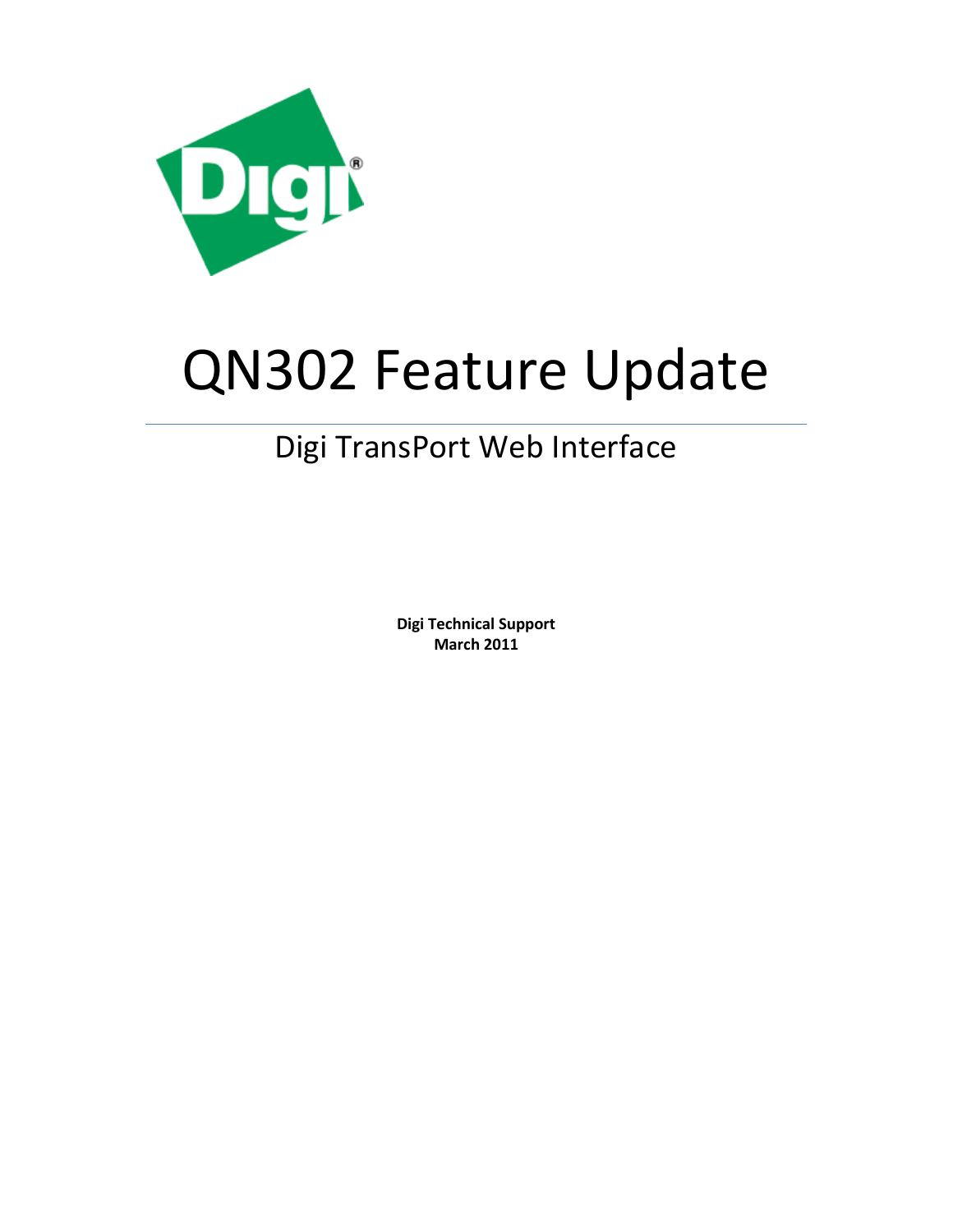#### **Contents**

### <span id="page-1-0"></span>1 DOCUMENT VERSION

| Version Number   Status |                                    |
|-------------------------|------------------------------------|
| $\vert$ 1.0             | Initial release $-$ 7th-March-2011 |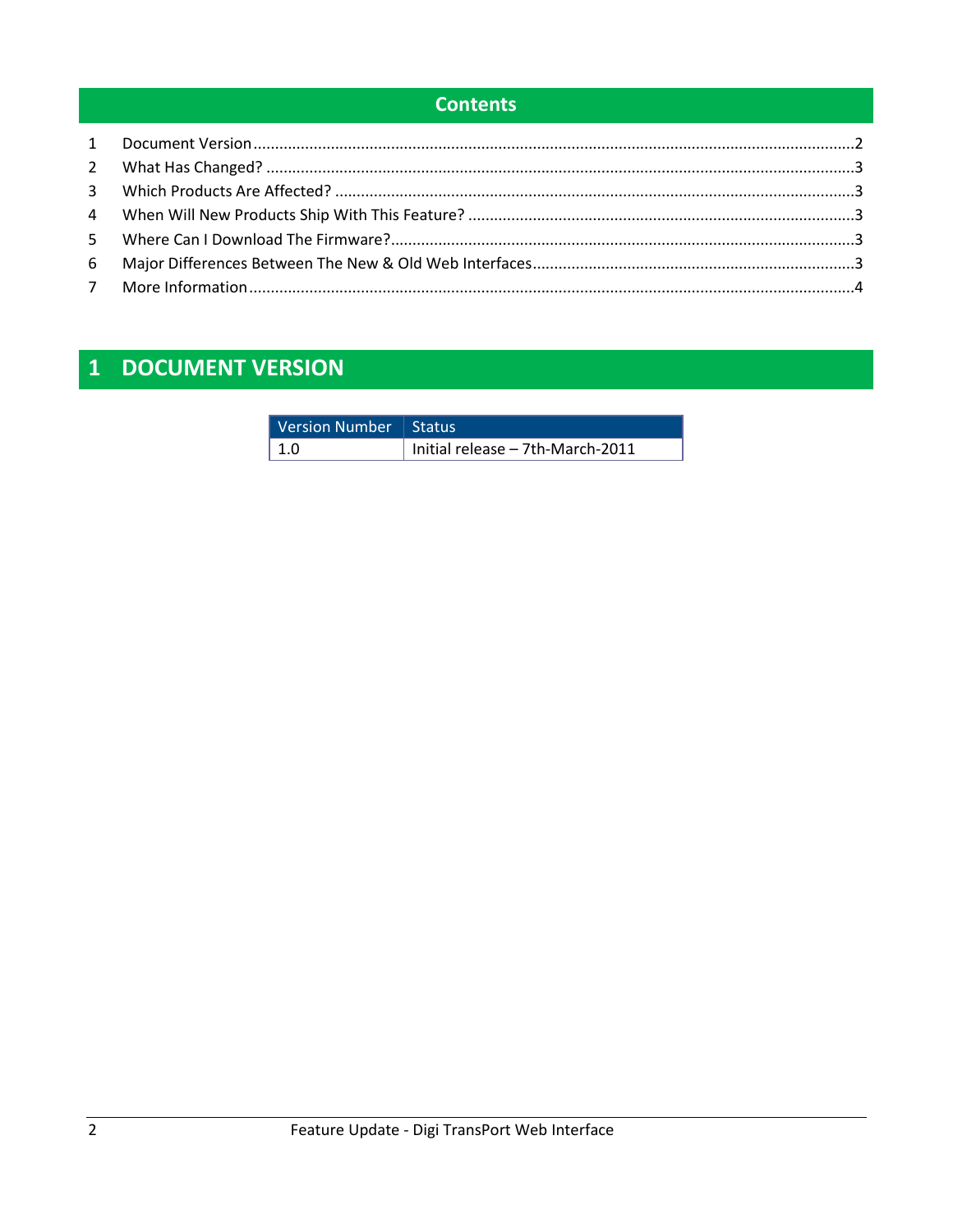#### <span id="page-2-0"></span>**2 WHAT HAS CHANGED?**

The Digi TransPort Web Interface has been redesigned to make the router easier to configure and more consistent with other Digi product lines.

#### <span id="page-2-1"></span>**3 WHICH PRODUCTS ARE AFFECTED?**

The following Digi TransPort models are affected by this change:

- Digi TransPort WR41
- Digi TransPort WR44
- Digi TransPort DR64
- Digi TransPort VC7400

#### <span id="page-2-2"></span>**4 WHEN WILL NEW PRODUCTS SHIP WITH THIS FEATURE?**

New products will begin shipping with the new Web Interface as of 21st-March-2011.

#### <span id="page-2-3"></span>**5 WHERE CAN I DOWNLOAD THE FIRMWARE?**

The Digi TransPort will be using the new Web Interface starting with firmware version 5123. You can download this firmware (or the latest version) along with instructions on upgrading for your specific device from the Digi Support site, found here:<http://www.digi.com/support/>

#### <span id="page-2-4"></span>**6 MAJOR DIFFERENCES BETWEEN THE NEW & OLD WEB INTERFACES**

The major differences between the old and new TransPort Web Interfaces are as follows:

| What                                                   | <b>Old WebUI</b>                                                                                                                                                                                  | <b>New WebUI</b>                                                                                                                                                                                                                                                     |
|--------------------------------------------------------|---------------------------------------------------------------------------------------------------------------------------------------------------------------------------------------------------|----------------------------------------------------------------------------------------------------------------------------------------------------------------------------------------------------------------------------------------------------------------------|
| Network interfaces now configured<br>per physical port | Physical WAN (e.g. Mobile,<br>ISDN, DSL, etc.) interfaces were<br>configured via the PPP<br><i>interfaces</i> that it used.                                                                       | There are specific pages for each<br>physical WAN interface. These contain<br>only the parameters needed to<br>configure that interface.<br>The PPP configuration can still be<br>accessed via the Configuration -<br>Network > Interfaces > Advanced<br>menu.       |
| Multiple sections can be open                          | Only one section could be open<br>at a time. Once the changes<br>had been made, the user had to<br>click the "OK" button before<br>navigating away from the page<br>or the changes would be lost. | Multiple sections can be open at once<br>and configure them simultaneously.<br>Each section has its own "Apply"<br>button which allows the user to<br>commit the changes on a per section<br>basis. Any changes need to be applied<br>by navigating to a new menu as |